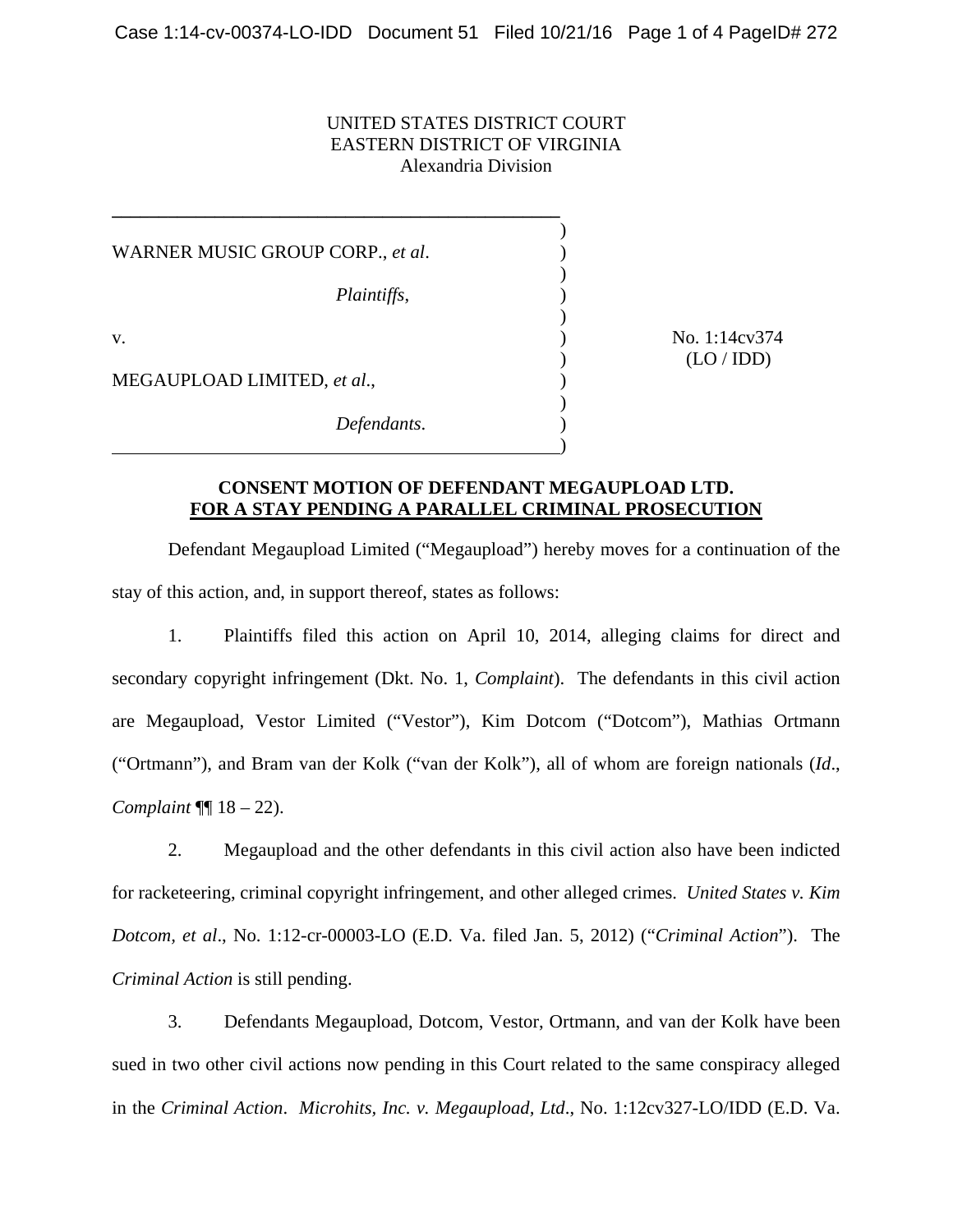filed Mar. 21, 2012) ("*Microhits Action*"); *Twentieth Century Fox Film Corp. v. Megaupload, Ltd*., No. 1:14cv3362-LO/IDD (E.D. Va. filed Apr. 7, 2014) ("*Twentieth Century Action*"). All three of these civil actions have been stayed, and recently the *Microhits Action* was dismissed. In particular, this action has been stayed by several prior orders (Dkt. Nos. 36, 42, 44 & 49).

 4. In addition, the parties in the this action and the *Twentieth Century Action*, as well as counsel for the United States in the *Criminal Action*, have been ordered to meet and confer regarding the preservation of certain digital evidence in the hands of Cogent Communications, Inc. (the "Cogent Data"). *Twentieth Century Fox Film Corp. v. Megaupload, Ltd*., No. 1:14cv3362-LO/IDD, Order, Dkt. No. 58 (E.D. Va. June 6, 2016). Counsel have met and conferred and are negotiating a preservation order regarding the Cogent Data, and they anticipate reaching an agreement and presenting a consent motion and stipulated preservation order to the Court for entry. However, until such a preservation order is entered, the parties each reserve their rights to file motions seeking preservation of the Cogent Data on appropriate terms and conditions.

 5. Defendant Megaupload hereby moves the Court to enter the attached proposed order, continuing the stay in this case for an additional six months, subject to the terms and conditions stated in the proposed order.

 6. Plaintiffs consent to continuation of the stay on the terms and conditions stated in the proposed order.

## *The parties do not seek oral argument on this motion.*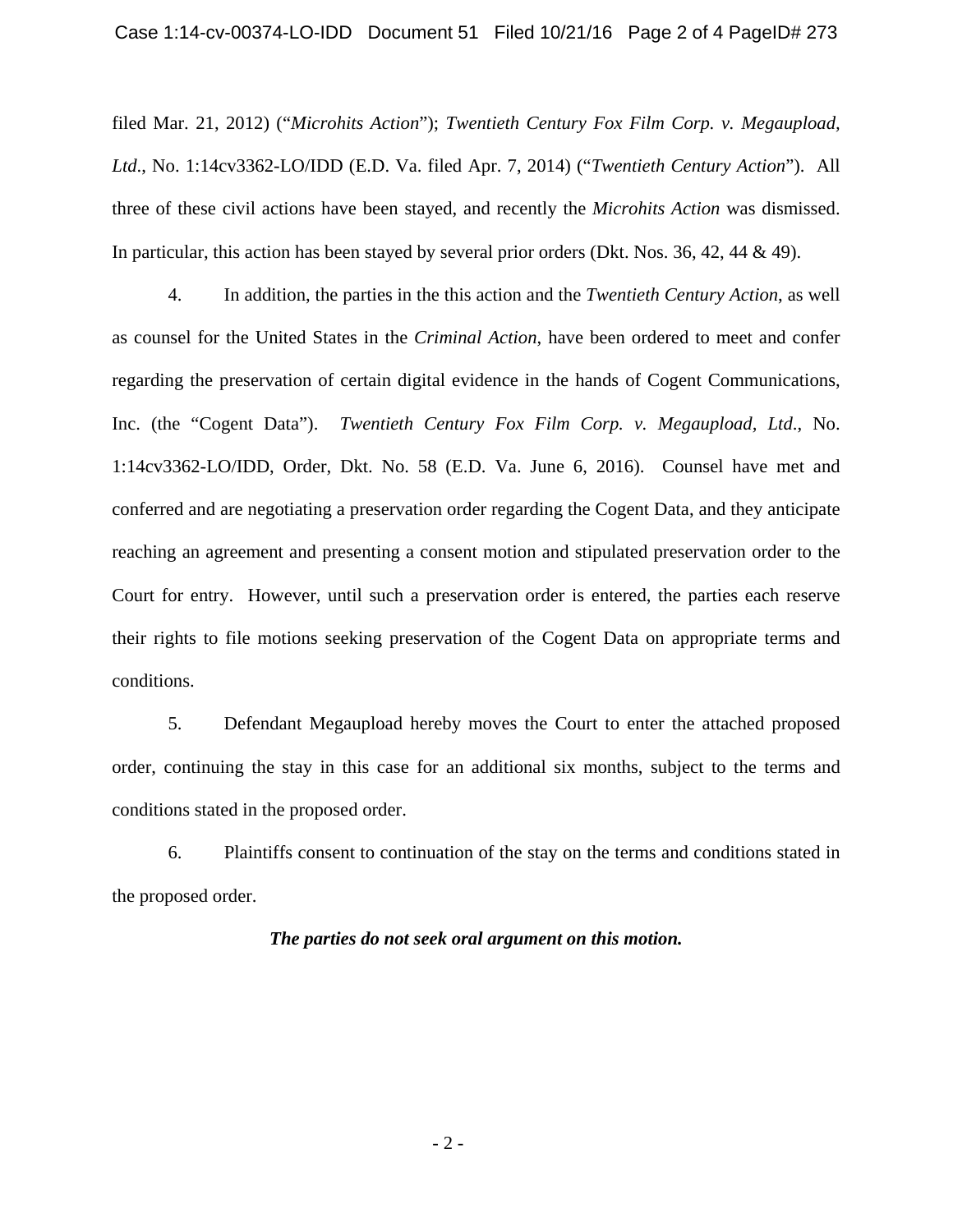WHEREFORE, Defendant Megaupload Ltd. respectfully requests that the Court enter the

attached proposed order.

Dated: October 21, 2016 Respectfully submitted,

 /s/ Craig C. Reilly Craig C. Reilly, Esq. (VSB # 20942) 111 Oronoco Street Alexandria, Virginia 22314 TEL (703) 549-5354 FAX (703) 549-5355 craig.reilly@ccreillylaw.com

Ira P. Rothken (*pro hac vice*) Jared R. Smith (*pro hac vice*) ROTHKEN LAW FIRM 3 Hamilton Landing Suite 280 Novato, CA 94949 (415) 924-4250 (415) 924-2905 (fax) ira@techfirm.net

*Counsel for Defendant Megaupload, Ltd.*